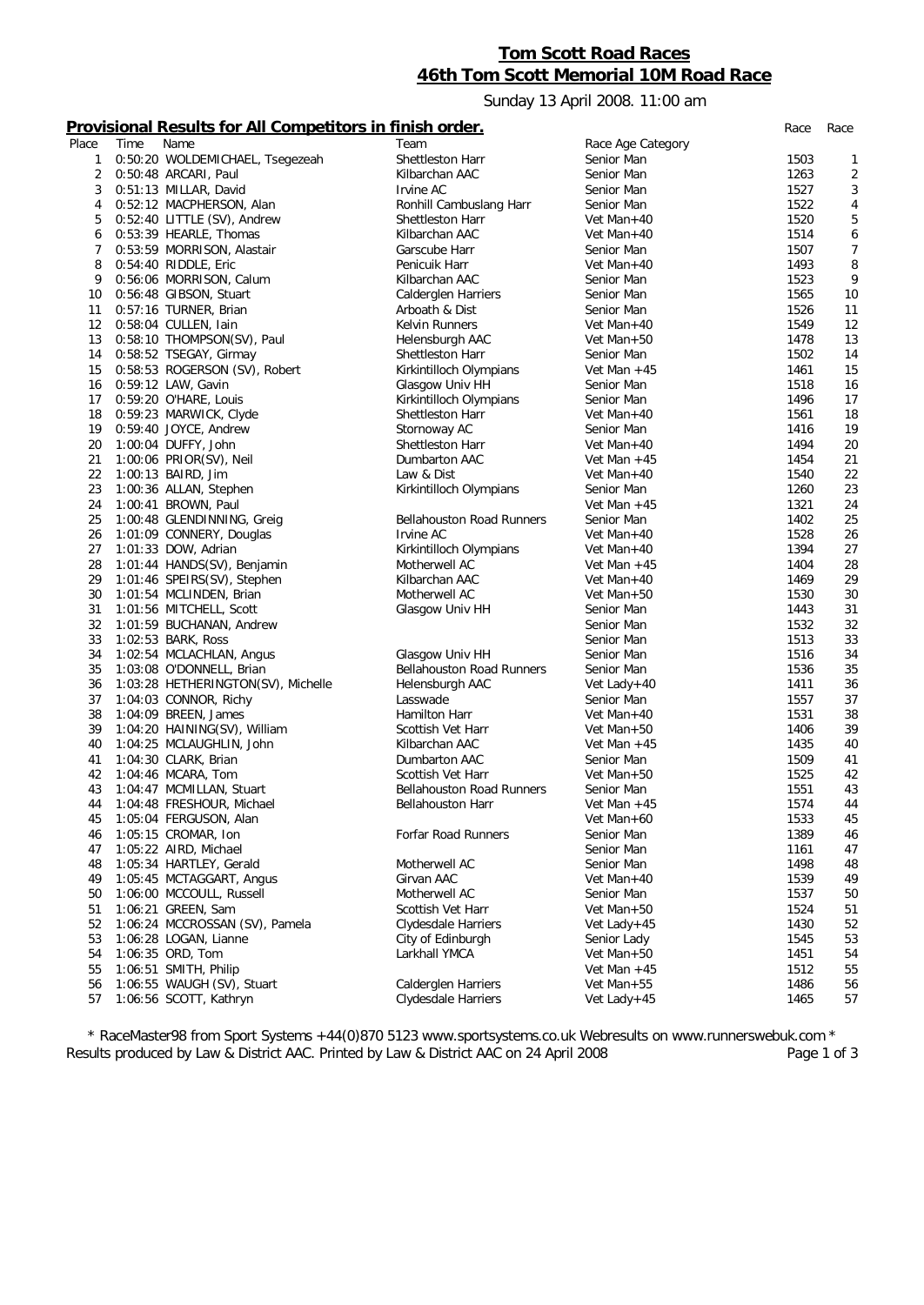### Tom Scott Road Races, 46th Tom Scott Memorial 10M Road Race - Sunday 13 April 2008. 11:00 am

### **Provisional Results for All Competitors in finish order.** *Race Race*

| Place      | Time | Name                                              | Team                             | Race Age Category         |              |            |
|------------|------|---------------------------------------------------|----------------------------------|---------------------------|--------------|------------|
| 58         |      | 1:07:14 MILNE, Ronald                             | Forfar Road Runners              | Vet Man+50                | 1442         | 58         |
| 59         |      | 1:07:17 GARTLAND, John                            |                                  | Senior Man                | 1401         | 59         |
| 60         |      | 1:07:23 CURRAN(SV), Henry                         | Scottish Vet Harr                | Vet Man $+55$             | 1392         | 60         |
| 61         |      | 1:07:23 HEGARTY, Andrew                           |                                  | Vet Man+40                | 1535         | 61         |
| 62         |      | 1:07:25 CARTWRIGHT(SV), Peter                     | Clydesdale Harriers              | Vet Man+65                | 1325         | 62         |
| 63         |      | 1:07:50 COCKBURN, Ian                             |                                  | Vet Man+40                | 1387         | 63         |
| 64         |      | 1:07:51 BROWNIE, Allan                            |                                  | Vet Man+50                | 1508         | 64         |
| 65         |      | $1:08:21$ WHITE(SV), James                        | <b>Irvine AC</b>                 | Vet Man+55                | 1487         | 65         |
| 66         |      | 1:08:34 RITCHIE (SV), Derrick                     | Giffnock North                   | Vet Man $+45$             | 1571         | 66         |
| 67         |      | 1:08:41 WATERS, James                             |                                  | Senior Man                | 1485         | 67         |
| 68         |      | 1:08:42 GALBRAITH, Doleen                         | Giffnock North                   | Vet Lady+45               | 1538         | 68         |
| 69         |      | 1:08:46 CAIRNS, Tony                              | <b>Bellahouston Road Runners</b> | Vet Man $+45$             | 1560         | 69         |
| 70         |      | 1:09:23 MAIN, James                               |                                  | Vet Man+50                | 1424         | 70         |
| 71         |      | 1:09:25 CAIRNS, Alan                              | Springburn Harr                  | Vet Man+50                | 1391         | 71         |
| 72         |      | 1:09:29 STEEL, Tom                                | Hamilton Harr                    | Senior Man                | 1534         | 72         |
| 73         |      | 1:09:37 MACDONALD, Andrew                         | <b>Bellahouston Road Runners</b> | Senior Man                | 1553         | 73         |
| 74         |      | 1:09:41 HAMPSON, Michael                          | Motherwell AC                    | Vet Man+40                | 1511         | 74         |
| 75         |      | 1:09:50 MCMANUS, Aileen                           |                                  | Senior Lady               | 1541         | 75         |
| 76         |      | 1:10:03 BROWN, Hugh                               | <b>Bellahouston Road Runners</b> | Vet Man+40                | 1548         | 76         |
| 77         |      | 1:10:09 MCCHORD (SV), Marie                       | Kirkintilloch Olympians          | Vet Lady+45               | 1428         | 77         |
| 78         |      | 1:10:14 MCINTOSH, Heather                         | Garscube Harr                    | Vet Lady+45               | 1433         | 78         |
| 79         |      | 1:10:34 ADDISON(SV), Susan                        | Kirkintilloch Olympians          | Vet Lady+45               | 1155         | 79         |
| 80         |      | 1:10:49 STEWART (SV), Ada                         | Kirkintilloch Olympians          | Vet Lady + $40$           | 1470         | 80         |
| 81         |      | 1:11:01 FARRELL, Nick                             | Giffnock North                   | Vet Man $+45$             | 1570         | 81         |
| 82         |      | 1:11:05 MCPAKE, John                              | Ronhill Cambuslang Harr          | Senior Man                | 1510         | 82         |
| 83         |      | 1:11:09 DUNLOP, Jane                              | Dundee Road Runners              | Senior Lady               | 1395         | 83         |
| 84         |      | 1:11:10 SOMERVILIE, Elaine                        | Milburn Harr                     | Vet Lady+35               | 1473         | 84         |
| 85         |      | 1:11:27 GORDON, Kenny                             | Lasswade                         | Vet Man+55                | 1491         | 85         |
| 86         |      | 1:11:54 GATENBY, Andrew                           | Glasgow Univ HH                  | Senior Man                | 1515         | 86         |
| 87         |      | 1:12:09 MUNRO(SV), Carole                         | Motherwell AC                    | Vet Lady+45               | 1448         | 87         |
| 88         |      | 1:12:23 SHAW(SV), Alistair                        | Giffnock North                   | Vet Man+70                | 1495         | 88         |
| 89         |      | 1:12:30 LEGGETT(SV), Ian                          | Livingstone & Dist               | Vet Man+65                | 1419         | 89         |
| 90         |      | 1:12:45 CROSSAN, Lindsay                          |                                  | Senior Man                | 1505         | 90         |
| 91         |      | 1:12:49 ADDISON(SV), Terry                        | Kirkintilloch Olympians          | Vet Man $+45$             | 1046         | 91         |
| 92         |      | 1:12:49 SMILLIE, Andrew                           | <b>Bellahouston Road Runners</b> | Vet Man+40                | 1543         | 92         |
| 93         |      | 1:12:51 GOUDIE, Ian                               | <b>Bellahouston Road Runners</b> | Vet Man+50                | 1556         | 93         |
| 94         |      | 1:12:55 SMILLIE, Madeline                         | <b>Bellahouston Road Runners</b> | Vet Lady+35               | 1544         | 94         |
| 95         |      | 1:13:10 MCMILLAN, Tom                             | <b>Bellahouston Road Runners</b> | Vet Man+55                | 1438         | 95         |
| 96         |      | 1:13:17 TAYSUM, Jon                               |                                  | Vet Man+40                | 1476         | 96         |
| 97         |      | 1:13:58 LEWIS, Shelia                             | Giffnock North                   | Vet Lady + $40$           | 1421         | 97         |
| 98         |      | 1:14:15 MUIR, Sam                                 |                                  | Vet Man $+45$             | 1447         | 98<br>99   |
| 99         |      | 1:14:19 DOHERTY, Maria                            | <b>Bellahouston Road Runners</b> | Vet Lady+40               | 1577         |            |
| 100<br>101 |      | 1:14:21 FUJIWARA, Tomoyo<br>1:14:21 WESTERN, Mark |                                  | Vet Lady+35<br>Vet Man+40 | 1554<br>1499 | 100<br>101 |
| 102        |      | 1:14:23 ENGLISH, Lloyd                            | Canada                           | Vet Man+55                | 1398         | 102        |
| 103        |      | 1:14:29 DRUMMOND, Sandra                          |                                  | Vet Lady+40               | 1562         | 103        |
| 104        |      | 1:14:35 THORBURN, Julie                           | Energy Zone Carnnegie Harr       | Vet Lady+45               | 1479         | 104        |
| 105        |      | 1:14:38 FELLOWES(SV), Janet                       | Helensburgh AAC                  | Vet Lady $+50$            | 1400         | 105        |
| 106        |      | 1:14:51 RANDS, Shaun                              |                                  | Senior Man                | 1456         | 106        |
| 107        |      | 1:15:18 YOUNG, Marianne                           | Energy Zone Carnnegie Harr       | Vet Lady+35               | 1490         | 107        |
| 108        |      | 1:15:26 FORSYTH, Karlyn                           | <b>Bellahouston Road Runners</b> | Senior Lady               | 1555         | 108        |
| 109        |      | 1:15:42 MARTIN, William                           | Motherwell AC                    | Vet Man+50                | 1425         | 109        |
| 110        |      | 1:15:56 MCCAFFERTY, Donald                        | Motherwell AC                    | Vet Man+60                | 1546         | 110        |
| 111        |      | 1:15:59 WANG, Li                                  | Giffnock North                   | Vet Lady+45               | 1484         | 111        |
| 112        |      | 1:16:10 KNIGHT, Rob                               | Milburn Harr                     | Vet Man $+45$             | 1418         | 112        |
| 113        |      | 1:16:10 KING, Glen                                | Kelvin Runners                   | Senior Man                | 1558         | 113        |
| 114        |      | 1:16:15 BREEN, David                              | Dumfries Running Club            | Vet Man+50                | 1497         | 114        |
| 115        |      | 1:17:03 KENNEDY, Donald                           | Kilbarchan AAC                   | Senior Man                | 1529         | 115        |
| 116        |      | 1:17:15 RAMAGE (SV), Edgar                        | East Kilbride AC                 | Vet Man+50                | 1455         | 116        |
| 117        |      | 1:17:16 LOGAN, David                              | Giffnock North                   | Vet Man+50                | 1521         | 117        |
|            |      |                                                   |                                  |                           |              |            |

*\* RaceMaster98 from Sport Systems +44(0)870 5123 www.sportsystems.co.uk Webresults on www.runnerswebuk.com \** Results produced by Law & District AAC. Printed by Law & District AAC on 24 April 2008